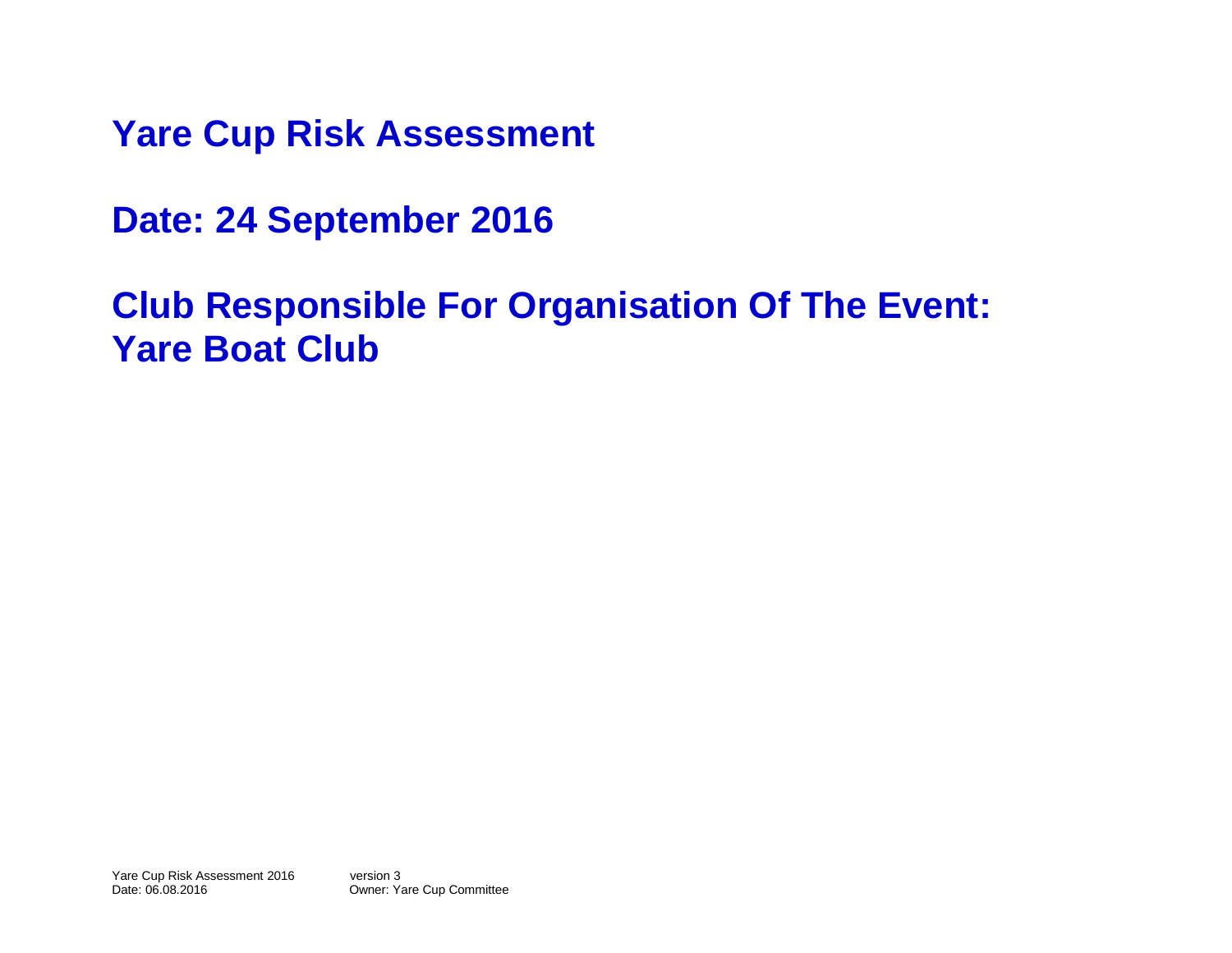## **Risk Scoring**

| <b>Risk</b><br><b>Rating</b> | <b>Risk</b>                                                                                                                 | <b>Likelihood</b>         | <b>Insignificant</b><br>(1) | <b>Minor</b><br>(2) | <b>Moderate</b><br>(3) | <b>Major</b><br>$\left( 4\right)$ | <b>Catastrophic</b><br>(5) |
|------------------------------|-----------------------------------------------------------------------------------------------------------------------------|---------------------------|-----------------------------|---------------------|------------------------|-----------------------------------|----------------------------|
| $1 - 7$                      | Low - Accepted, manage<br>by routine controls                                                                               | <b>Rare (1)</b>           | 1                           | $\overline{2}$      | 3                      | 4                                 | $5\phantom{a}$             |
| $8 - 15$                     | <b>Moderate - Action may</b><br>be required reduce risk<br>or mitigate<br><b>consequences</b>                               | <b>Unlikely (2)</b>       | $\overline{2}$              | 4                   | 6                      | 8                                 | 10                         |
| $16 - 25$                    | <b>High - Concerted action</b><br>required by the Race<br><b>Committee to reduce</b><br>level of risk to Moderate<br>or Low | Possible (3)              | 3                           | 6                   | 9                      | 12                                | 15                         |
|                              |                                                                                                                             | Likely (4)                | 4                           | 8                   | 12                     | 16                                | 20                         |
|                              |                                                                                                                             | <b>Almost Certain (5)</b> | 5                           | 10                  | 15                     | 20                                | 25                         |

| <b>Water Associated Hazards</b>                                                     |                   |   |                    |                   |                                    |                                                                                                                                                                                                                                                                                                                                                                                                                                                                                                                                                                                                                               |                                    |
|-------------------------------------------------------------------------------------|-------------------|---|--------------------|-------------------|------------------------------------|-------------------------------------------------------------------------------------------------------------------------------------------------------------------------------------------------------------------------------------------------------------------------------------------------------------------------------------------------------------------------------------------------------------------------------------------------------------------------------------------------------------------------------------------------------------------------------------------------------------------------------|------------------------------------|
| <b>Hazard</b>                                                                       | <b>Likelihood</b> |   | <b>Consequence</b> | <b>Risk Level</b> | <b>Who May Be</b><br><b>Harmed</b> | <b>Action to Control Hazard</b>                                                                                                                                                                                                                                                                                                                                                                                                                                                                                                                                                                                               | <b>Hazard</b><br><b>Controlled</b> |
| <b>Drowning</b>                                                                     |                   |   | 5                  | 5.                | <b>Competitor,</b><br>marshal      | • All competitors must be competent to swim 50m in<br>rowing kit, all coxes and boat borne marshals to<br>wear appropriate buoyancy aid<br>• Boat buoyancy must be capable of supporting the<br>crew in the event of swamping<br>• At no point over the race course is the river more<br>than 80 metres wide therefore in the event of a<br>capsize a boat will not be more than 40m a bank<br>• Safety marshals to be available provide assistance<br>in the event of a capsize<br>• First aider available at the finish and clubhouse<br>• Emergency access points for ambulance have been<br>identified in the safety plan | <b>Yes</b>                         |
| Collision between competitor and<br>other river users while<br>proceeding to start. | $\overline{2}$    | x | $\overline{2}$     |                   | <b>Competitor</b>                  | • Competitors informed in the competitors instructions<br>that the river is open to users during the event and<br>that they must follow the rules of navigation<br>• Safety briefing for competitors prior to boating<br>• The Broads Authority notified of the event<br>• Safety boats will be on station along the course to<br>warn both competitors and other river users                                                                                                                                                                                                                                                 | <b>Yes</b>                         |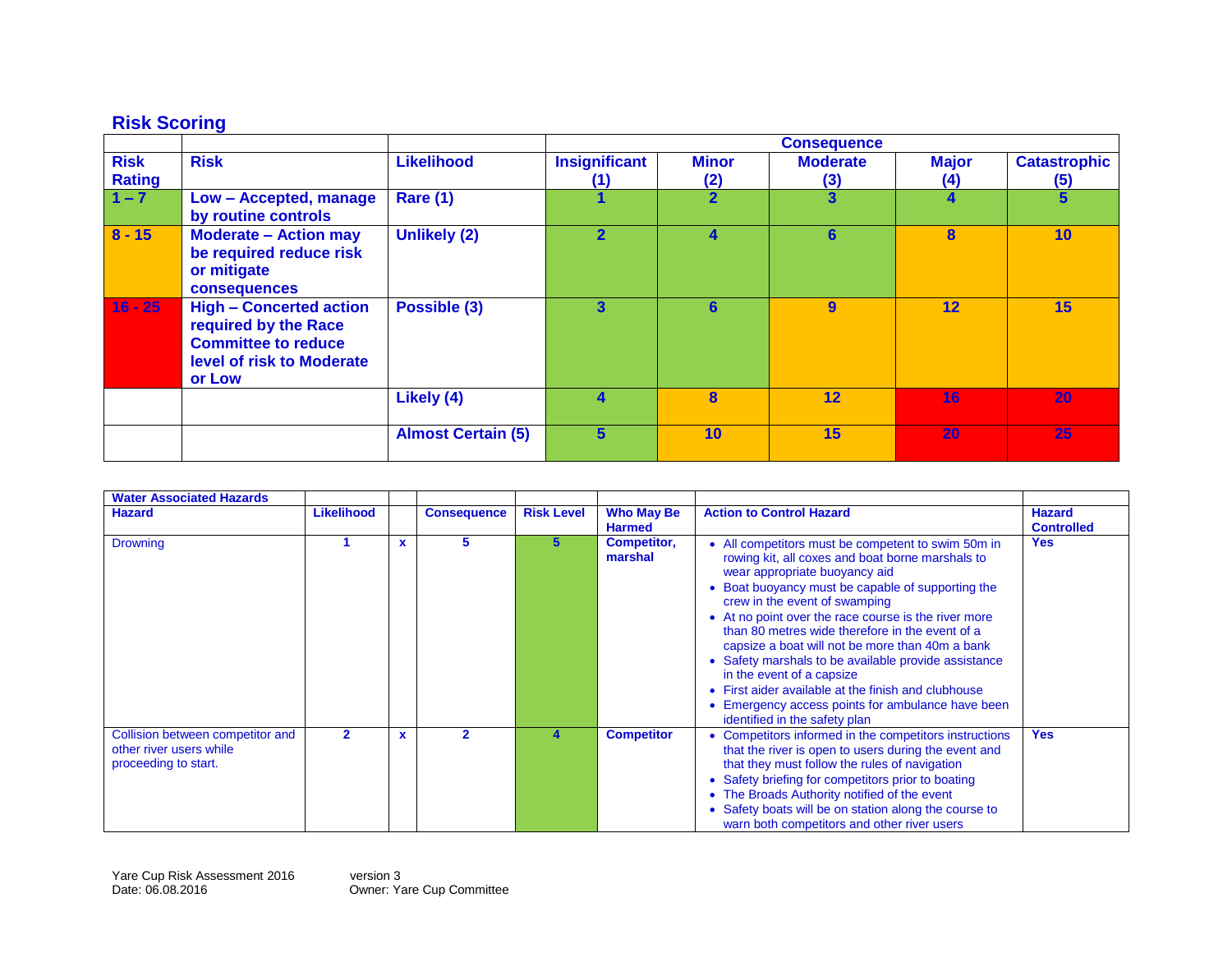| Collision between boats and<br>marker buoys, moored boats and<br>structure that are impart within<br>the flow river:<br>Moored boats at Watersedge PH<br>- south side of river, Boats<br>exiting Griffin Marine, Broads<br><b>Authority River Depot, Freedom</b><br>Boats hire centre all on north<br>side of river,<br>Sewage outfall, 'Sheep dip' on<br>the south side of the river & rail<br>bridges for any boats returning to<br>Yare Boat Club or Norwich boat<br>houses via the old river channel | $\mathbf{3}$            | $\mathbf{x}$ | $\overline{2}$          | 6               | <b>Competitor</b> | • Local boat hire companies and local ferry operators<br>informed of the event and the specific timing of the<br>divisions<br>• Other boating clubs (e.g. canoe and sailing clubs<br>informed of the date & time of event) marshals to be<br>present at recognised points of risk/danger to warn<br>competitors if they are too close<br>• Local angling clubs informed of the date of the event<br>Crews to be informed of location of potential<br>hazards via maps placed on the club website and<br>pre-race briefings<br>Safety boats to be moored or where appropriate<br>$\bullet$<br>bank marshals to be present at recognised points of<br>risk/danger to warn competitors<br>Any crews following a course that passes under<br>$\bullet$<br>either rail bridge over the old river channel to take<br>care to avid collision with pylons of the bridges                                                               | <b>Yes</b> |
|----------------------------------------------------------------------------------------------------------------------------------------------------------------------------------------------------------------------------------------------------------------------------------------------------------------------------------------------------------------------------------------------------------------------------------------------------------------------------------------------------------|-------------------------|--------------|-------------------------|-----------------|-------------------|--------------------------------------------------------------------------------------------------------------------------------------------------------------------------------------------------------------------------------------------------------------------------------------------------------------------------------------------------------------------------------------------------------------------------------------------------------------------------------------------------------------------------------------------------------------------------------------------------------------------------------------------------------------------------------------------------------------------------------------------------------------------------------------------------------------------------------------------------------------------------------------------------------------------------------|------------|
| passing Thorpe Green<br>Waterborne collision between<br>competitors either on the way to<br>the start or while racing                                                                                                                                                                                                                                                                                                                                                                                    | 3                       | $\mathbf{x}$ | $\overline{\mathbf{2}}$ | $6\overline{6}$ | <b>Competitor</b> | • Briefing of crews prior to boating<br>• Marshals either in safety boats or on the bank will<br>have line of site coverage of the entire course<br>• All competing boats to be beyond designated check<br>points by a predetermined time prior to the start of<br>each division, late crews will not be allowed to<br>compete. This information will be disseminated<br>during morning briefing<br>• The starter will hold crews at the start to establish a<br>good separation between boats<br>• Each crew is responsible for its own positioning &<br>safety on the water<br>• Marshals will warn any crews not following the rules<br>of navigation and keep a lookout for any developing<br>situations between competitors and other river users<br>• Racing boats to be given priority by other crews<br>• Boats that have completed the course will be<br>required to clear the area of the finish line by<br>marshals | <b>Yes</b> |
| Collision in the start marshalling<br>area either between boats<br>participating in the event or<br>between a competing boat and<br>other users of the river                                                                                                                                                                                                                                                                                                                                             | $\overline{\mathbf{3}}$ | $\mathbf x$  | $\overline{2}$          | $6\phantom{1}$  | <b>Competitor</b> | Start marshals to direct competing boats as to where<br>they should wait for the start of the event<br>• The start of the marshalling area to be<br>approximately 100 metres down stream from the<br>start point of the event<br>• Crews will be divided between the two banks of the                                                                                                                                                                                                                                                                                                                                                                                                                                                                                                                                                                                                                                          | <b>Yes</b> |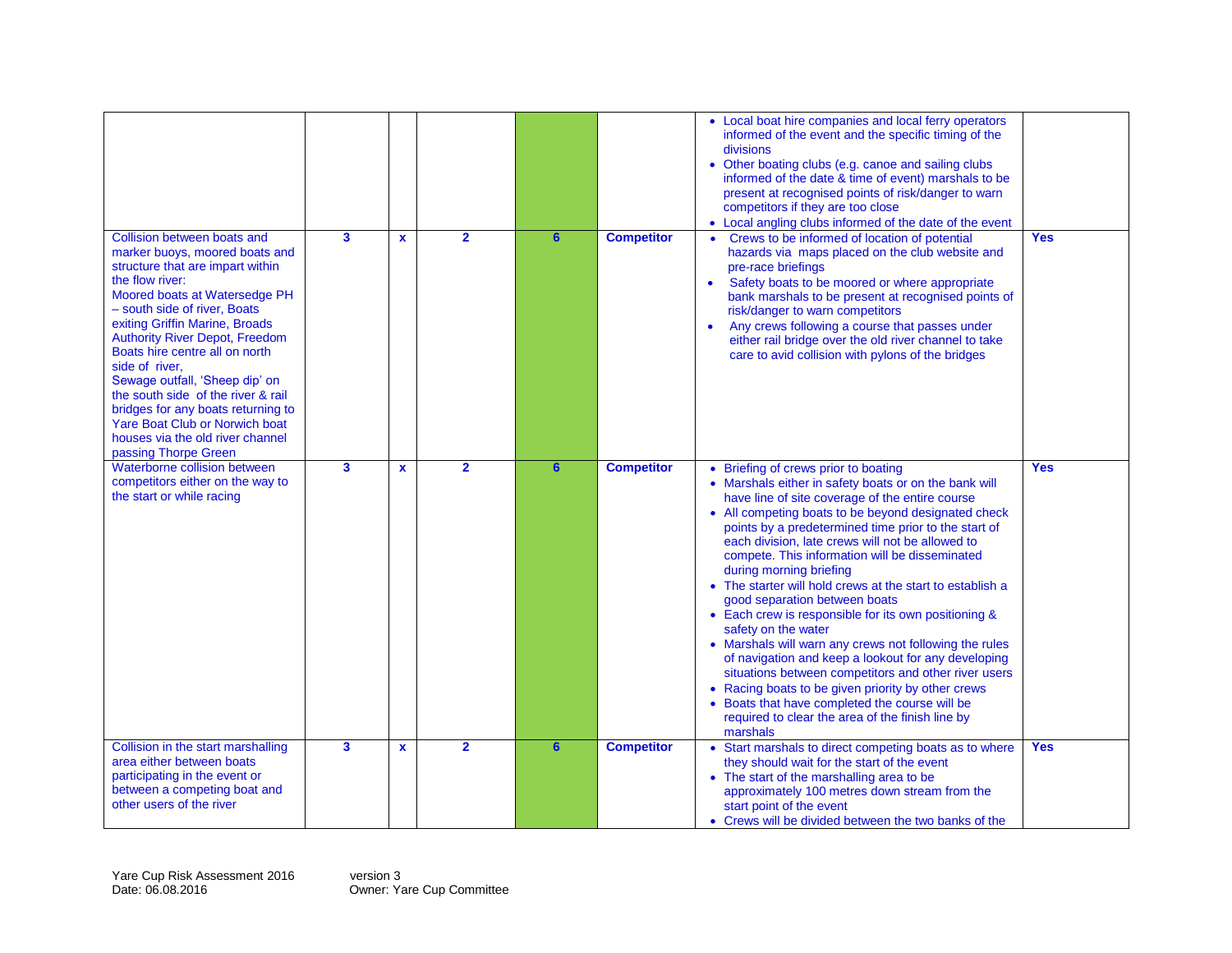|                                                              |                         |              |                         |                         |                                                    | river with competitors with odd numbers on the<br>Water's Edge pub side (south side) and even<br>numbers on the opposite bank<br>• While waiting for all boats to arrive at the start<br>competitors will be directed to keep clear of the<br>centre of the river to allow the passage of other river<br>users<br>• Start marshals to inform boats moored along the<br>quay at the Water's Edge pub of the event and start<br>times of each division<br>• Start marshals to inform other river users moving up<br>river of the event. Close to the start time of each<br>division marshals to request other river users to wait<br>to proceed up river until all competitors have<br>crossed the start line<br>• Crews wishing to practice to be instructed to move<br>at least 200 metres down stream of the end of the<br>start of the marshalling area<br>• When turning crews should ensure that it is safe to<br>do so |            |
|--------------------------------------------------------------|-------------------------|--------------|-------------------------|-------------------------|----------------------------------------------------|-----------------------------------------------------------------------------------------------------------------------------------------------------------------------------------------------------------------------------------------------------------------------------------------------------------------------------------------------------------------------------------------------------------------------------------------------------------------------------------------------------------------------------------------------------------------------------------------------------------------------------------------------------------------------------------------------------------------------------------------------------------------------------------------------------------------------------------------------------------------------------------------------------------------------------|------------|
| Overhanging trees along the<br>river for parts of the course | $\mathbf{3}$            | $\mathbf{x}$ | $\blacktriangleleft$    | $\overline{\mathbf{3}}$ | <b>Competitor</b>                                  | • Crews will be advised that along significant parts of<br>the course trees and shrubs overhang the river to a<br>low level. Single scullers in particular to be advised<br>to avoid getting too close to the banks<br>• Where scullers or crews are in difficulty assistance<br>to be provided by safety boats                                                                                                                                                                                                                                                                                                                                                                                                                                                                                                                                                                                                             | <b>Yes</b> |
| <b>Collision with flotsam</b>                                | $\overline{2}$          | $\mathbf{x}$ | $\overline{2}$          | $\overline{2}$          | <b>Competitor</b>                                  | • Flotsam can present a problem particularly following<br>periods of heavy rainfall. Where possible waterborne<br>marshals will remove flotsam from the course prior<br>to the start of racing. Where this is not possible the<br>marshals will inform the starter and information will<br>be passed on to the competitors                                                                                                                                                                                                                                                                                                                                                                                                                                                                                                                                                                                                  | <b>Yes</b> |
| Capsize of sculler or crew during<br>event                   | $\overline{\mathbf{3}}$ | $\mathbf{x}$ | $\overline{2}$          | $6\phantom{a}$          | <b>Competitor</b>                                  | • Safety boats/bank marshals to be in place along the<br>entire course so that there is line of sight coverage<br>over the whole course<br>• Safety boats to be equipped with line throwing<br>equipment, buoyancy aids, first aid kit & thermal<br>blankets                                                                                                                                                                                                                                                                                                                                                                                                                                                                                                                                                                                                                                                                | <b>Yes</b> |
| Congestion at the start                                      | 4                       | $\mathbf{x}$ | $\blacktriangleleft$    | 4                       | <b>Competitor</b>                                  | • Safety boat with marshal to patrol the start area,<br>additional land based marshal on the bank                                                                                                                                                                                                                                                                                                                                                                                                                                                                                                                                                                                                                                                                                                                                                                                                                           | <b>Yes</b> |
| Safety launch driver falling in to<br>the water              | $\overline{2}$          | $\mathbf{x}$ | $\overline{\mathbf{3}}$ | 6 <sup>1</sup>          | <b>Race officials</b>                              | • All crew in the safety launches to wear a life jacket,<br>all launch drivers to be competent boat handlers.<br>• Instruction given with regard to safety requirements<br>and use of equipment                                                                                                                                                                                                                                                                                                                                                                                                                                                                                                                                                                                                                                                                                                                             | <b>Yes</b> |
| Launch wash                                                  | 4                       | $\mathbf{x}$ | $\overline{2}$          | 8                       | <b>Competitors</b><br>and afloat<br>race officials | • Launch drivers to be aware of wash created by<br>launch and take appropriate action to reduce wash<br>and its effect on other boats, particularly those that<br>are vulnerable to increased boat wake, novice<br>scullers and rowers, canoeists, those in moored                                                                                                                                                                                                                                                                                                                                                                                                                                                                                                                                                                                                                                                          |            |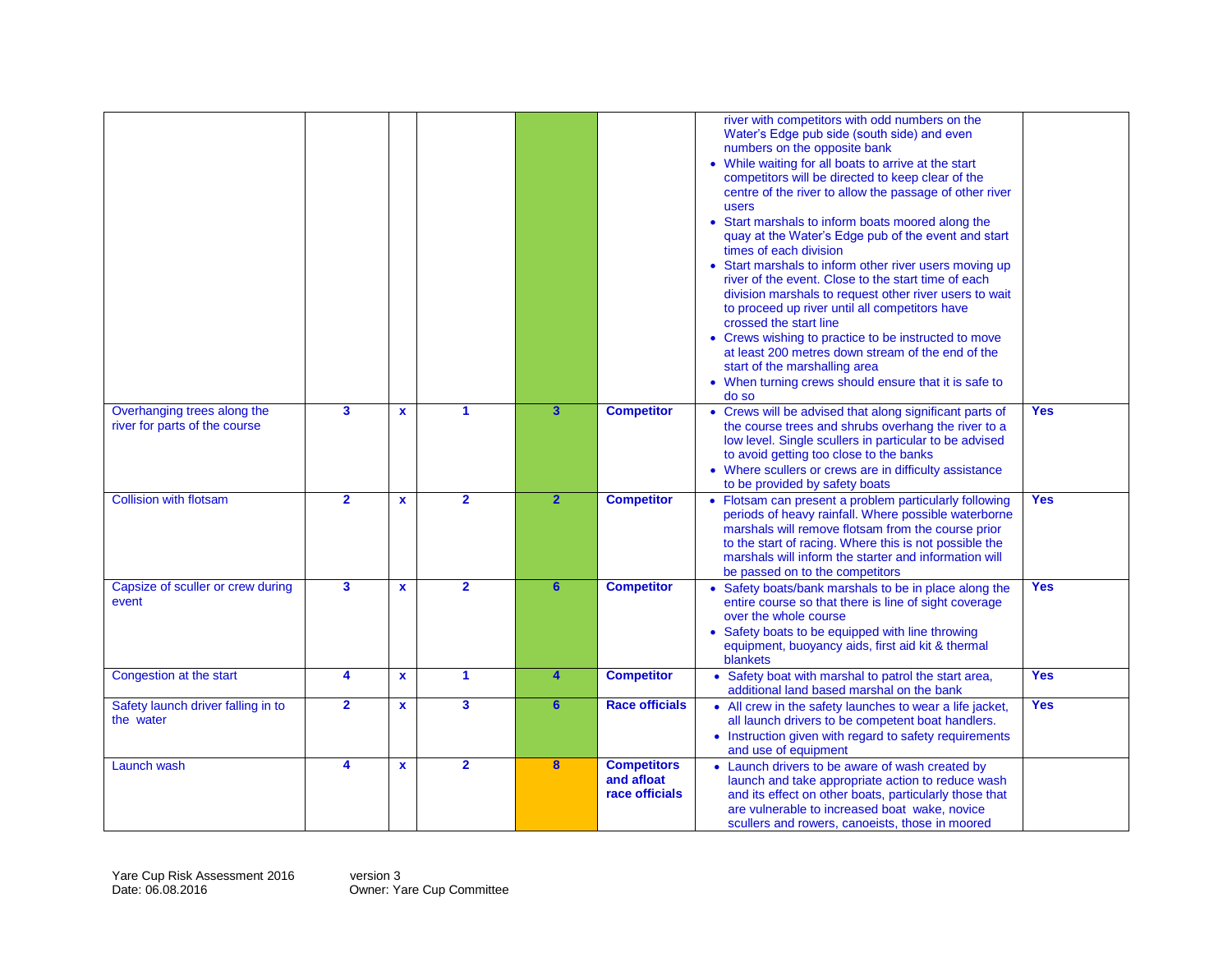|                                                                                                                                                                                                                     |                         |              |                                                    |                                                                                                                |                                                  | launches                                                                                                                                                                                                                                                                                                                                                                                                                                                                                                                                                                                                                                                                                                                                                                                                                                                                                                                |                                    |
|---------------------------------------------------------------------------------------------------------------------------------------------------------------------------------------------------------------------|-------------------------|--------------|----------------------------------------------------|----------------------------------------------------------------------------------------------------------------|--------------------------------------------------|-------------------------------------------------------------------------------------------------------------------------------------------------------------------------------------------------------------------------------------------------------------------------------------------------------------------------------------------------------------------------------------------------------------------------------------------------------------------------------------------------------------------------------------------------------------------------------------------------------------------------------------------------------------------------------------------------------------------------------------------------------------------------------------------------------------------------------------------------------------------------------------------------------------------------|------------------------------------|
| Anglers - possible collision with<br>boats moored in the river<br>entanglement with fishing<br>equipment<br><b>Weather associated hazards</b>                                                                       | $\mathbf{3}$            | $\mathbf{x}$ | $\overline{2}$                                     | 6                                                                                                              | <b>Competitor</b>                                | • Local Angling Clubs will have been contacted prior<br>to the event<br>• The Broads Authority will have been informed of the<br>event<br>• Marshals to advise anglers on the water that the<br>event is taking place                                                                                                                                                                                                                                                                                                                                                                                                                                                                                                                                                                                                                                                                                                   | <b>Yes</b>                         |
| <b>Hazard</b>                                                                                                                                                                                                       | <b>Probability</b>      |              | <b>Level of</b><br><b>Potential</b><br><b>Harm</b> | <b>Risk Level</b>                                                                                              | <b>Who May Be</b><br><b>Harmed</b>               | <b>Action to Control Hazard</b>                                                                                                                                                                                                                                                                                                                                                                                                                                                                                                                                                                                                                                                                                                                                                                                                                                                                                         | <b>Hazard</b><br><b>Controlled</b> |
| Possibility of electrical storm                                                                                                                                                                                     | 3                       | $\mathbf x$  | 3<br>$(2)$ When<br>action taken<br>promptly        | $\overline{9}$<br>(6) When<br>action<br>taken<br>promptly<br>to get<br>crews &<br>marshals<br>off the<br>river | <b>Competitors</b><br>& race<br><b>officials</b> | • The Race Committee will check the weather forecast<br>the day before and on the morning of event for the<br>possibility of a thunderstorm occurring during the<br>event<br>• In the event of thunder being heard the '30 $-$ 30' rule<br>(from Row Safe Further Guidance) will be followed<br>• If thunder is heard and crews have not boated<br>boating will not commence until it is considered safe<br>to do so<br>• Where crews are already waterborne marshals in<br>the safety boats will inform crews to find somewhere<br>to land and to seek appropriate shelter as soon as<br>possible until it is safe to recommence the event.<br>Where a crew considers it safe to do so they should<br>return to the boathouse<br>• In the event of a thunderstorm the decision as to<br>when to suspend the event for a period of time will<br>be taken by either the one of the Umpires or the<br><b>Race Control</b> | <b>Yes</b>                         |
| Difficult water conditions due to a<br>combination of high winds, tide<br>conditions, drainage of additional<br>water in to the river network<br>following a period of heavy rain<br>in the days prior to the event | $\overline{\mathbf{3}}$ | $\mathbf{x}$ | $\overline{2}$                                     | $6\phantom{a}$                                                                                                 | <b>Competitors</b>                               | The Race Committee will monitor the weather and<br>$\bullet$<br>water conditions on the day of the event and racing<br>will postponed or cancelled should the conditions<br>warrant such action. The safety of participants and<br>officials will be paramount<br>If bad weather should suddenly occur during the<br>$\bullet$<br>event any umpire or other key race official will stop<br>racing. Any crews on the water will be moved to<br>sheltered locations and arrangements made for<br>safety boats to escort them back to landing stages                                                                                                                                                                                                                                                                                                                                                                       | <b>Yes</b>                         |
| Exposure of competitors and<br>officials to either excessively low<br>or high temperatures, potential<br>for hypothermia or sun stroke                                                                              | $\overline{2}$          | $\mathbf{x}$ | $\overline{2}$                                     | $\overline{\mathbf{4}}$                                                                                        | <b>Competitors</b><br>& Marshals                 | Crews and officials will be advised at the safety<br>$\bullet$<br>briefing to be appropriately prepared for the<br>prevailing weather conditions:<br>if weather likely to be inclement: warm-clothing,<br>including windproof jackets, gloves & hats<br>if weather likely to be warm & sunny: light tops<br>to protect skin from sun, hats, sun cream, sun<br>glasses and water or alternative hydration fluid                                                                                                                                                                                                                                                                                                                                                                                                                                                                                                          | <b>Yes</b>                         |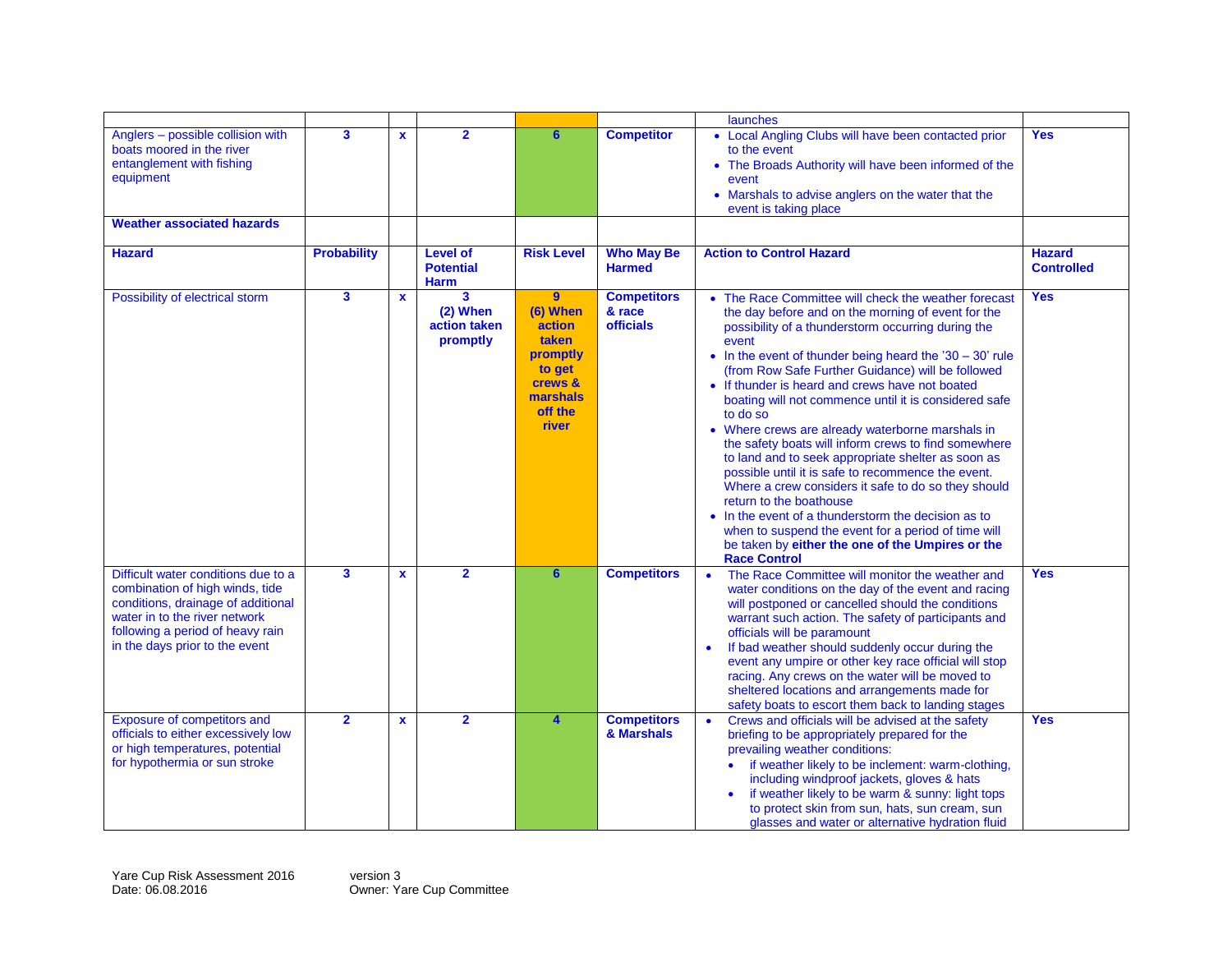| <b>Boating &amp; de-boating</b>                                                |                         |              |                                                    |                         |                                     | Efficient boating of crews to ensure that racing can<br>start promptly. Crews that have not passed the<br>Control Point (at Whitlingham Green) by 10:00 for<br>the 1 <sup>st</sup> Division and 13:00 for the 2 <sup>nd</sup> Division will be<br>turned back and not allowed to race                                                                                                                                                                                                                                                                                                                                                                                  |                                    |
|--------------------------------------------------------------------------------|-------------------------|--------------|----------------------------------------------------|-------------------------|-------------------------------------|------------------------------------------------------------------------------------------------------------------------------------------------------------------------------------------------------------------------------------------------------------------------------------------------------------------------------------------------------------------------------------------------------------------------------------------------------------------------------------------------------------------------------------------------------------------------------------------------------------------------------------------------------------------------|------------------------------------|
| <b>Hazard</b>                                                                  | <b>Probability</b>      |              | <b>Level of</b><br><b>Potential</b><br><b>Harm</b> | <b>Risk Level</b>       | <b>Who May Be</b><br><b>Harmed</b>  | <b>Action to Control Hazard</b>                                                                                                                                                                                                                                                                                                                                                                                                                                                                                                                                                                                                                                        | <b>Hazard</b><br><b>Controlled</b> |
| Slip and trips while moving<br>getting boats and crews on and<br>off the water | 4                       | $\mathbf{x}$ | 1                                                  | $\overline{\mathbf{4}}$ | <b>Competitor</b><br><b>Marshal</b> | Quay headings, landing stages and pontoons to be<br>in good condition and clean<br>Boating to be controlled by an official at each<br>$\bullet$<br>boating location<br>Competitors to be encouraged to wear appropriate<br>non-slip footwear                                                                                                                                                                                                                                                                                                                                                                                                                           | <b>Yes</b>                         |
| Avoiding congestion in the<br>boating areas                                    | 4                       | $\mathbf{x}$ | 1                                                  | 4                       | <b>Competitor</b>                   | Boat marshalling rules to be notified to competitors<br>$\bullet$<br>in advance<br>Boating and de-boating to take place from 3<br>$\bullet$<br>locations:<br>Yare Boat Club - Thorpe Island<br><b>Whitlingham Boat Houses (hosting Norwich</b><br>Rowing Club) Whitlingham Lane, Trowse<br>Broadland Boat Club - Girling Lane,<br><b>Thorpe St.Andrew</b><br>Where appropriate a boating schedule to be<br>$\bullet$<br>provided<br>All boat adjustments to be undertaken prior to<br>launch<br>On return to their boating location crews to remove<br>$\bullet$<br>their boat from the water promptly to enable other<br>crews to use the pontoons and landing stages | <b>Yes</b>                         |
| <b>Equipment failure/malfunction</b>                                           |                         |              |                                                    |                         |                                     |                                                                                                                                                                                                                                                                                                                                                                                                                                                                                                                                                                                                                                                                        |                                    |
| <b>Hazard</b>                                                                  | <b>Probability</b>      |              | <b>Level of</b><br><b>Potential</b><br><b>Harm</b> | <b>Risk Level</b>       | <b>Who May Be</b><br><b>Harmed</b>  | <b>Action to Control Hazard</b>                                                                                                                                                                                                                                                                                                                                                                                                                                                                                                                                                                                                                                        | <b>Hazard</b><br><b>Controlled</b> |
| Failure of safety boat                                                         | $\overline{\mathbf{3}}$ | $\mathbf{x}$ | $\overline{2}$                                     | $6\phantom{a}$          | <b>Marshal</b>                      | Engine of YBC safety boat to be serviced prior to<br>$\bullet$<br>event<br>Sufficient supply of fuel for safety boats to be<br>$\bullet$<br>available<br>All safety boats to be in radio contact with Race<br>$\bullet$<br><b>Control</b>                                                                                                                                                                                                                                                                                                                                                                                                                              | <b>Yes</b>                         |
| Failure of boat during the event                                               | $\overline{\mathbf{3}}$ | $\mathbf{x}$ | $\overline{2}$                                     | 6 <sup>1</sup>          | <b>Competitor</b>                   | Competitors to ensure that they have inspected and<br>$\bullet$<br>rigged their boats appropriately prior to launching<br>Boats will be checked by Control Commission to<br>$\bullet$<br>ensure that they have a secure bowball, heel-<br>restraints and hatch covers. (for those boats with<br>coxswains they must be wearing an appropriate life<br>jacket - as per RowSafe guidance)                                                                                                                                                                                                                                                                                | <b>Yes</b>                         |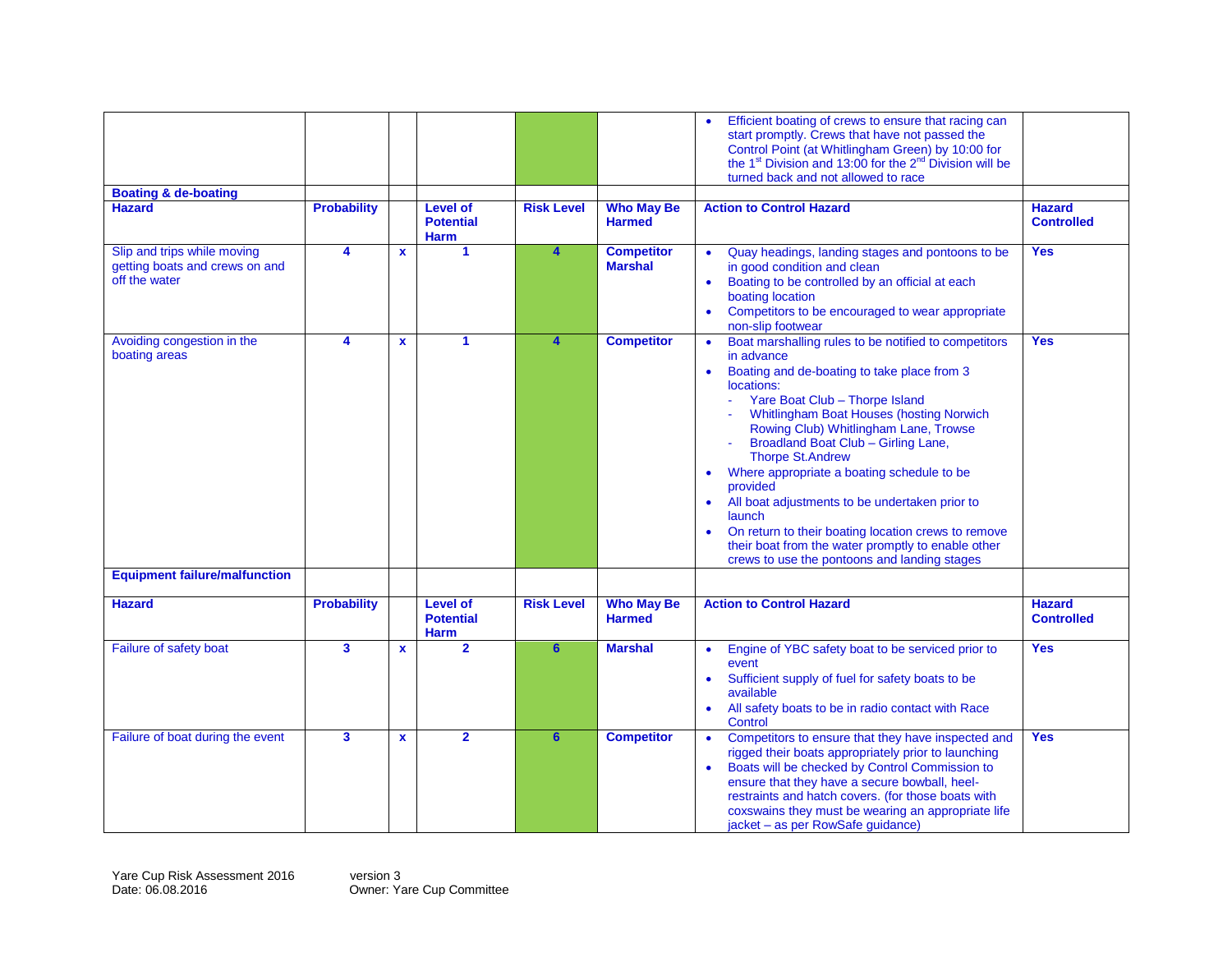| <b>Competitor or official suffers</b><br>serious ill-health during event |                         |              |                                                    |                   |                                                              |                                                                                                                                                                                                                                                                                                                                                                                                                                                                                                                                                                                                                             |                                    |
|--------------------------------------------------------------------------|-------------------------|--------------|----------------------------------------------------|-------------------|--------------------------------------------------------------|-----------------------------------------------------------------------------------------------------------------------------------------------------------------------------------------------------------------------------------------------------------------------------------------------------------------------------------------------------------------------------------------------------------------------------------------------------------------------------------------------------------------------------------------------------------------------------------------------------------------------------|------------------------------------|
| <b>Hazard</b>                                                            | <b>Probability</b>      |              | <b>Level of</b><br><b>Potential</b><br><b>Harm</b> | <b>Risk Level</b> | <b>Who May Be</b><br><b>Harmed</b>                           | <b>Action to Control Hazard</b>                                                                                                                                                                                                                                                                                                                                                                                                                                                                                                                                                                                             | <b>Hazard</b><br><b>Controlled</b> |
| Collapse of athlete at one of the<br>landing points                      | $\overline{\mathbf{3}}$ | $\mathbf{x}$ | 3                                                  | $\overline{9}$    | <b>Competitor</b>                                            | Contact should be made with Race Control who will<br>$\bullet$<br>contact the doctor/first aider on duty for the race<br>and direct them to where the person has be taken ill<br>If it is considered that ambulance might be required<br>this information should be passed to Race Control<br>who will make the necessary calls                                                                                                                                                                                                                                                                                             | <b>Yes</b>                         |
| Collapse of athlete during racing                                        | $\overline{\mathbf{3}}$ | $\mathbf{x}$ | 4                                                  | 12                | <b>Competitor</b>                                            | The nearest safety boat will go the assistance of the<br>$\bullet$<br>crew<br>based on an assessment of the situation the crew<br>$\bullet$<br>member that has been taken ill will either be<br>transferred to the safety boat and taken to the most<br>appropriate landing point as directed by the Race<br>Control or the competing boat will be escorted to a<br>Race Control will arrange for the safety boat to be<br>$\bullet$<br>met by land based additional assistance, should<br>there be any concern about the condition of the<br>competitor they will also arrange for an ambulance<br>to meet the safety boat | <b>Yes</b>                         |
| Collapse of official on land                                             | $\overline{2}$          | $\mathbf{x}$ | $\overline{2}$                                     | 4                 | <b>Official</b>                                              | Contact should be made with Race Control who will<br>$\bullet$<br>contact the doctor/first aider on duty for the race<br>and direct them to where the person has be taken ill<br>If it is considered that ambulance might be required<br>this information should be passed to Race Control<br>who will make the necessary calls                                                                                                                                                                                                                                                                                             | <b>Yes</b>                         |
| Collapse of waterborne official                                          | $\overline{2}$          | $\mathbf{x}$ | 4                                                  | 4                 | <b>Official</b>                                              | All safety boats shall have two people on-board and<br>$\bullet$<br>be in radio communication with the Race Control. In<br>event of an official being taken ill the other person in<br>the boat will communicate with Race Control and<br>make their way back to the most appropriate landing<br>point where they can be met by additional<br>assistance as directed by Race Control                                                                                                                                                                                                                                        | <b>Yes</b>                         |
| <b>General Issues</b><br><b>Hazard</b>                                   | <b>Probability</b>      |              | Level of<br><b>Potential</b><br>Harm               | <b>Risk Level</b> | <b>Who May Be</b><br><b>Harmed</b>                           | <b>Action to Control Hazard</b>                                                                                                                                                                                                                                                                                                                                                                                                                                                                                                                                                                                             | <b>Hazard</b><br><b>Controlled</b> |
| Vehicle access to Norwich<br>Rowing Club & Broadland Boat<br><b>Club</b> | 4                       | $\mathbf{x}$ | $\blacktriangleleft$                               | 4                 | <b>Competitors,</b><br>officials, club<br>members,<br>public | Access routes to the two clubs clearly sign posted<br>$\bullet$<br>$\bullet$<br>For those accessing Broandland Boat Club to<br>ensure that they use the telephone at the<br>unmanned gated railway level crossing to get<br>clearance to cross the line<br>Trailer area to be marshalled<br>$\bullet$<br>Access to car parks to be marshalled                                                                                                                                                                                                                                                                               | <b>Yes</b>                         |
| Public spectating adjacent to the<br>river bank                          | 4                       | $\mathbf{x}$ | $\blacktriangleleft$                               | 4                 | <b>Public</b>                                                | Life rings sited on the river bank at points of close<br>$\bullet$<br>public access to the river                                                                                                                                                                                                                                                                                                                                                                                                                                                                                                                            | <b>Yes</b>                         |